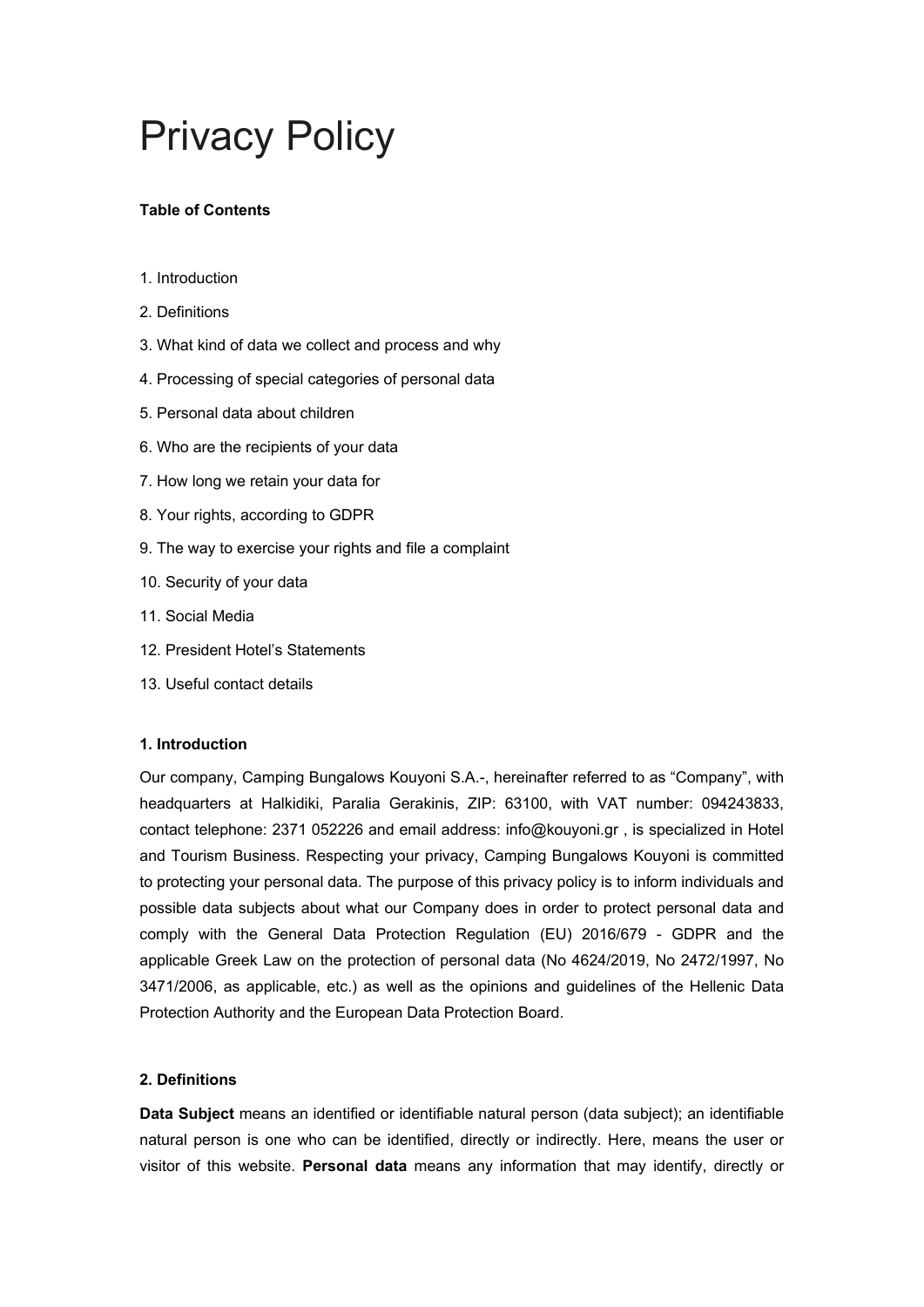indirectly, a living natural person, such as their name, their address, their contact details (phone number, mobile phone number), their email address etc. **Processing** is considered to be any operation or set of operations which is performed, whether or not by automated means, on personal data or on sets of personal data, such as collection, recording, organization, structuring, storage, adaptation or alteration, retrieval, searching for information, use, disclosure by transmission, dissemination or otherwise making available, alignment or combination, restriction, erasure or destruction of personal data of which the Company has or will become aware, either directly from you through the page or under the transaction relationship with the Company. **Controller** means the natural or legal person, public authority, agency or other body which, alone or jointly with others, determines the purposes and means of the processing of personal data; where the purposes and means of such processing are determined by Union or Member State law, the controller or the specific criteria for its nomination may be provided for by Union or Member State law. **Processor** means a natural or legal person, public authority, agency or other body which processes personal data on behalf of the controller. **Recipient** means a natural or legal person, public authority, agency or another body, to which the personal data are disclosed, whether a third party or not. **Third party** means a natural or legal person, public authority, agency or body other than the data subject, controller, processor and persons who, under the direct authority of the controller or processor, are authorised to process personal data; **Consent** of the data subject means any freely given, specific, informed and unambiguous indication of the data subject's wishes by which he or she, by a statement or by a clear affirmative action, signifies agreement to the processing of personal data relating to him or her; **Data Protection Officer (DPO)** designated by the Company, who has the position and duties defined by the current legal framework for personal data protection.

#### **3. What kind of data we collect and process and why**

As a Data Controller we collect and process the above personal data ander certain legal bases and specific purposes:

|                         | Data                                                                                                         | <b>Purpose</b>                                                                                                | Legal basis                                                                                                                          |
|-------------------------|--------------------------------------------------------------------------------------------------------------|---------------------------------------------------------------------------------------------------------------|--------------------------------------------------------------------------------------------------------------------------------------|
| Login to our website    | IP address, date and time<br>of access, URL, referrer-<br>URL, access provider,<br>browser, operating system | Providing personalized<br>services to you, proper<br>connection creation,<br>security and system<br>stability | a. legitimate interest<br>in the context of making<br>our website available to<br>the general public and<br>providing services to it |
| <b>Contact by email</b> | e-mail, name, surname (if<br>applicable), content of the<br>message                                          | Communication,<br>management /<br>settlement of your claim,                                                   | a. the transactional<br>relationship between us<br>b. legitimate interest, in                                                        |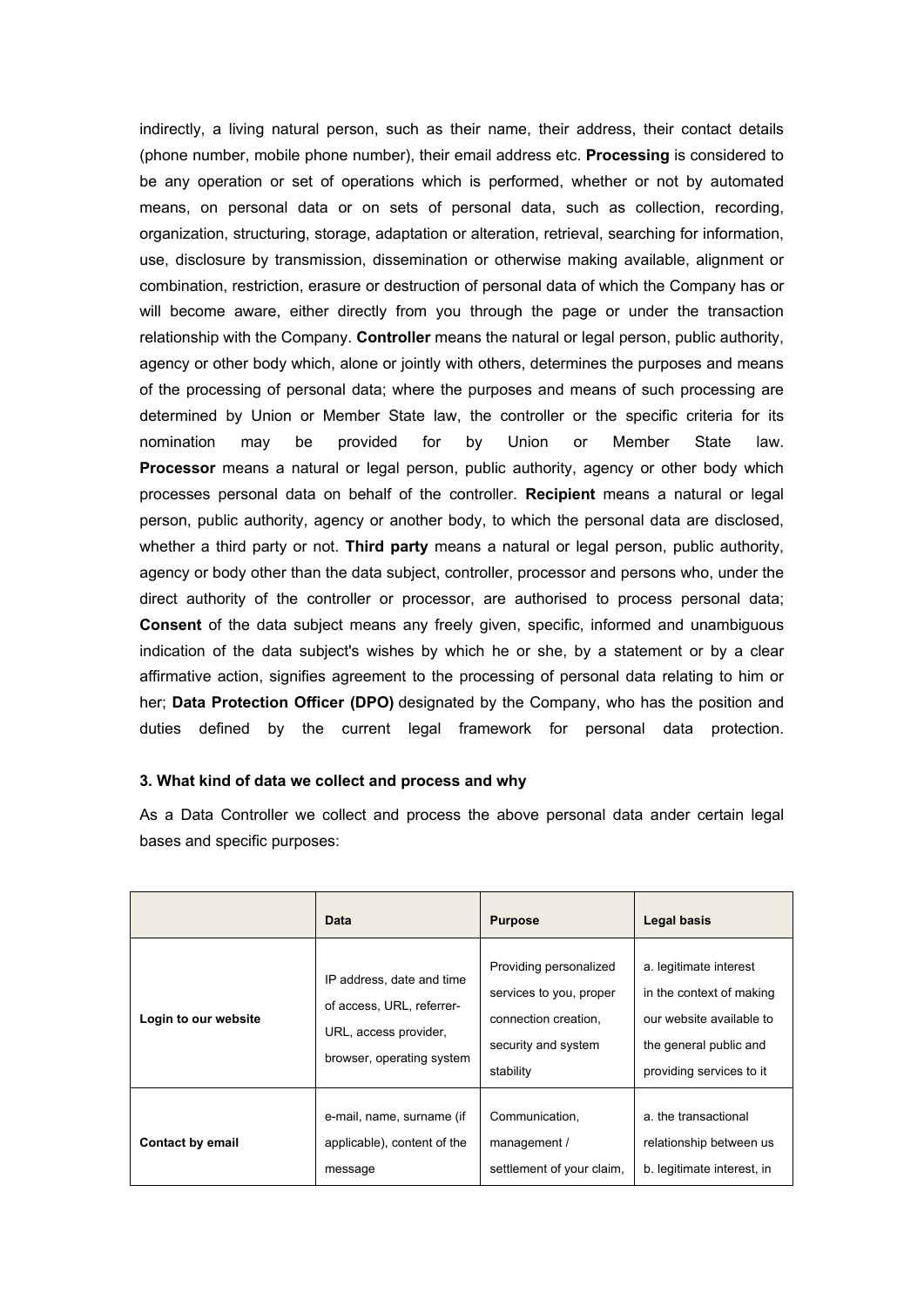|                                               |                                                                                        | your query or your<br>complaint                                                                          | the context of your<br>service                                                                                                                  |
|-----------------------------------------------|----------------------------------------------------------------------------------------|----------------------------------------------------------------------------------------------------------|-------------------------------------------------------------------------------------------------------------------------------------------------|
| <b>Communication via</b><br>telephone calls   | telephone number, name,<br>surname (if applicable),<br>content of the<br>communication | Communication,<br>management /<br>settlement or resolve of<br>the claim, your query or<br>your complaint | a. the transactional<br>relationship between us<br>b. legitimate interest, in<br>the context of your<br>service                                 |
| <b>Newsletter</b>                             | e-mail                                                                                 | Send newsletters about<br>our offers, products,<br>services, privileges                                  | a. your consent<br>b. the transactional<br>relationship between us                                                                              |
| <b>Manage Your Booking via</b><br>the website | Full name<br>Arrival and departure<br>dates<br>e-mail                                  | Registration of customer<br>data, booking                                                                | a. the contractual<br>relationship between us<br>(and hotel contract)<br>b. the transactional<br>relationship between us<br>c. legal obligation |
| <b>Cookies</b>                                |                                                                                        |                                                                                                          |                                                                                                                                                 |

We must inform you that all personal data provided by you for the above purposes is necessary for us in order to achieve any settlement, management or resolution of your request, question or complaint and of course your best service when booking or searching for the availability of our rooms. Therefore, the non-provision of your data could make the communication between us through the website inefficient and / or impossible.

# **4. Processing of special categories of personal data**

Our Company does not process sensitive personal data (special categories of personal data) through this website, such as data related to your racial or ethnic origin, your religious or philosophical beliefs, health data or data related to your sex life or your sexual orientation, as the above data is not necessary for us. In case such kind of personal data is provided by you, for the purpose of submitting a request or comment or in the context of our communication, their processing is carried out based on your explicit consent to the processing or if it is considered that there is a reason to defend our legal claims.

#### **5. Personal data about children**

Our Company does not process personal data of persons who have not completed the 18th year of their age (minors). We reserve the right, in case we find that a minor has provided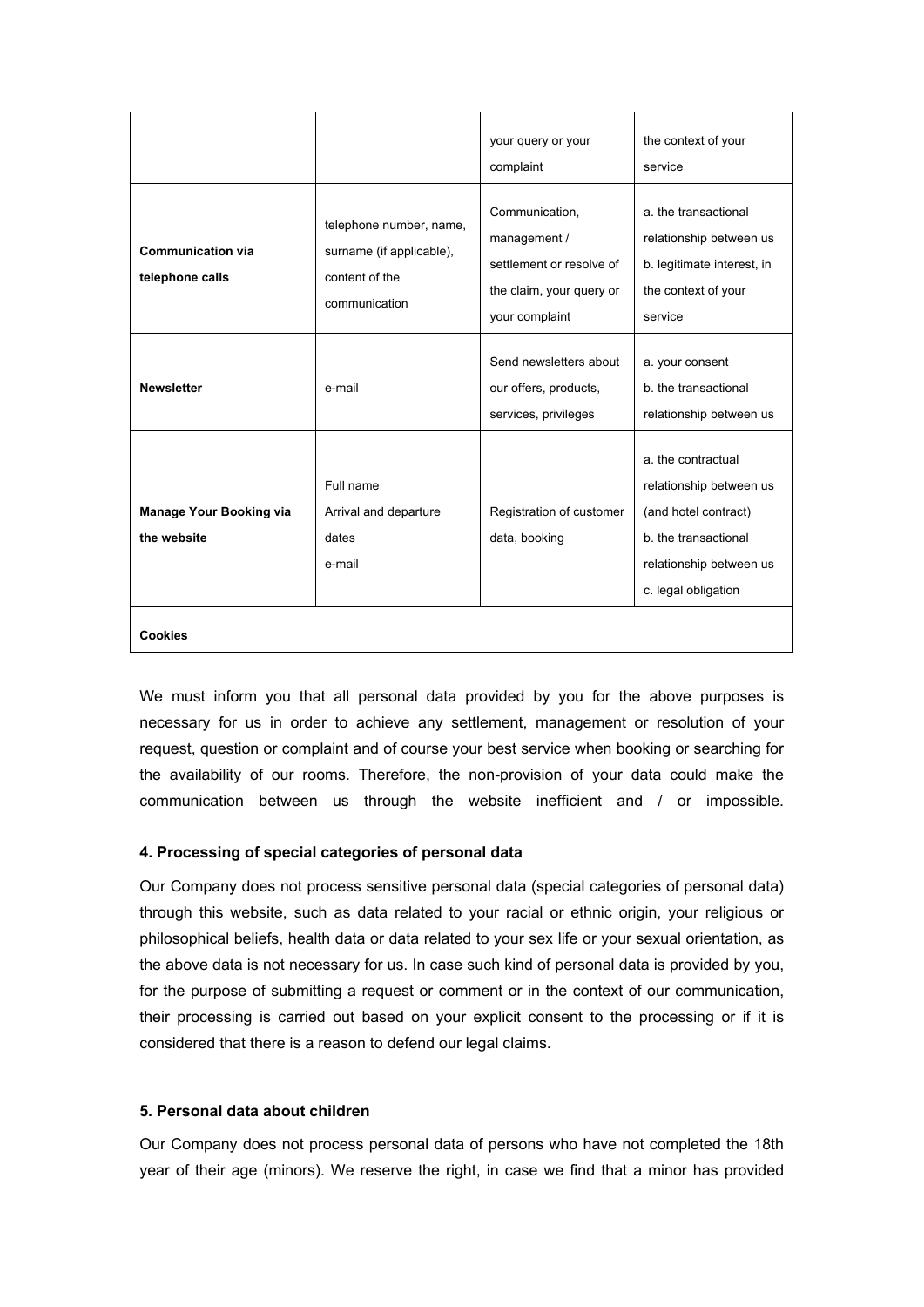data to us, without the consent of his legal representative, to delete such data. If you notice that a minor has provided his/her data to us without the consent of his/her legal representative, please contact us.

When the processing of personal data is based on consent in accordance with art. 6 par. 1 a GDPR, in relation to information society services directly to a child, the consent provided by the minor and therefore the processing is legal, if the minor is at least 15 years old. In case the minor is under the age of 15, processing is legal only if the consent is given or approved by the legal representative of the minor (art. 8 GDPR in combination with art. 21 No 4624/2019).

#### **6. Who are the recipients of your data**

Access to your personal data is available to:

 I. the trained and authorized personnel of our Company to cover the needs of your service, bound by absolute confidentiality and non-disclosure

 II. our Company's partners in which the Company entrusts the execution of specific tasks on its behalf as for example the support of the present website and with which it has ensured the accordant to the Regulation (GDPR) processing, for the protection of your data, through signed contracts and legal binding of upholding sufficient measures, under the accordant provisions of the GDPR (articles 28, 32)

 III. Public authorities, courts, law enforcement agencies, regulatory bodies, including any data privacy, security or similar audits, in compliance with applicable laws At this point we should inform you that we do not transfer your personal data to third countries (outside the EU or EEA) or international organizations, which do not ensure an adequate level of protection. Any transfer of your data follows and complies with the relevant provisions of the applicable legal framework, in particular Articles 44 et seq. of the GDPR. In any case, you will be informed accordingly.

#### **7. How long we retain your data for**

We take every reasonable step to ensure that your Personal Data are only retained for as long as they are needed in connection with a lawful purpose. We retain your personal data in accordance with the requirements of the legislation, in particular for as long as provided for on a case-by-case basis, for as long as the nature and purpose of the processing so require, as long as defined by the applicable legal and regulatory framework and in each case the entire duration of the transaction between us and our individual contractual commitments, depending on its nature, taking also into account the legal obligations of our Company and any legal claims that may arise from it, in order to justify the retention time of the personal data. In case you have given your consent in view of specific processing and there is no other legal basis for it, you have the right to withdraw it, with a simple statement of withdrawal, which will be addressed to the Company (Camping Bungalows Kouyoni S.A.), by completing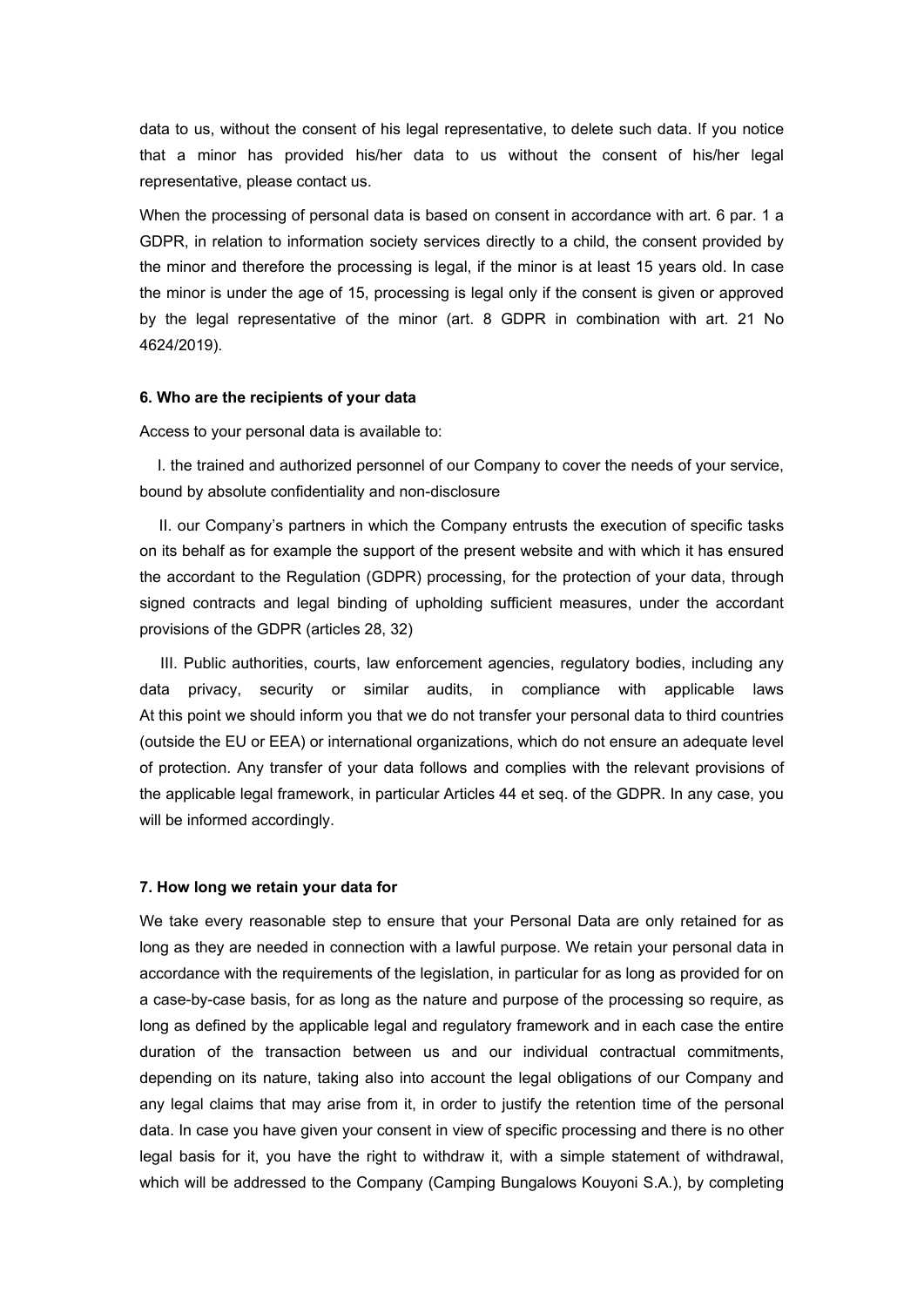a form of exercising your rights or through other means, without offending the legitimacy of the processing that was based on your consent until it was withdrawn. In any case, we apply, as a maximum period, the twenty (20) years of retention (General Statute of Limitation on claims), with the chance of extending that period in case any form of arrogation or pending legal dispute or indication of control from a public authority arises. After the above period of time passes, the data which are no longer necessary will be erased in a safe and non-recoverable way.

In the above cases, your data will be immediately erased unless there is a lawful and valid ground for further retention. In any case, you will be informed respectively.

#### **8. Your rights, according to GDPR**

In any case, you have control over the processing of your personal data. Specifically, according to the provisions of the General Data Protection Regulation for the Data Protection of natural persons (EU 679/2016), as a subject of personal data processing you preserve the following rights:

 I. The right to be informed, announced and briefed about exercising your rights (Art. 12, 13, 14 GDPR), meaning your right to be informed on how your personal data are used (as it is thoroughly done in the present Briefing).

 II. The right to access the personal data that concern you and if the Company processes them, as a Data Controller (Art. 15 GDPR). The Company will provide a copy of the personal data after a relevant request is made from you.

 III. The right to rectify inaccurate data as well as to add data when they are incomplete (article 16 GDPR).

 IV. The right to erase your personal data ("The right to be forgotten"), subject to the obligations and legal rights of the Company over their preservation according to the current legislative and regulatory provisions (Art. 17 GDPR).

 V. The right to restrict the processing of your personal data if, either their accuracy is doubted, or the processing is illegal, or they lack the purpose of processing but their erasure is not applicable (Art. 18 GDPR).

 VI. The right to transfer your personal data to another Data Controller (data portability), if the processing is based on you consent and is conducted with automated means or to execute the contract between us (Art. 20 GDPR).

 VII. The right to object for reasons that concern your special condition in case your data are being processed for purposes of the Company's legitimate interest (Art. 21 GDPR) and especially to object to the automated decision-making (Art. 22 GDPR).

 VIII. The right to withdraw the already given consent (article 7 GDPR) at any time, for processing conducted based on the consent. The legitimacy of the processing of your data is not influenced by the withdrawal of your consent up to the point you requested the withdrawal.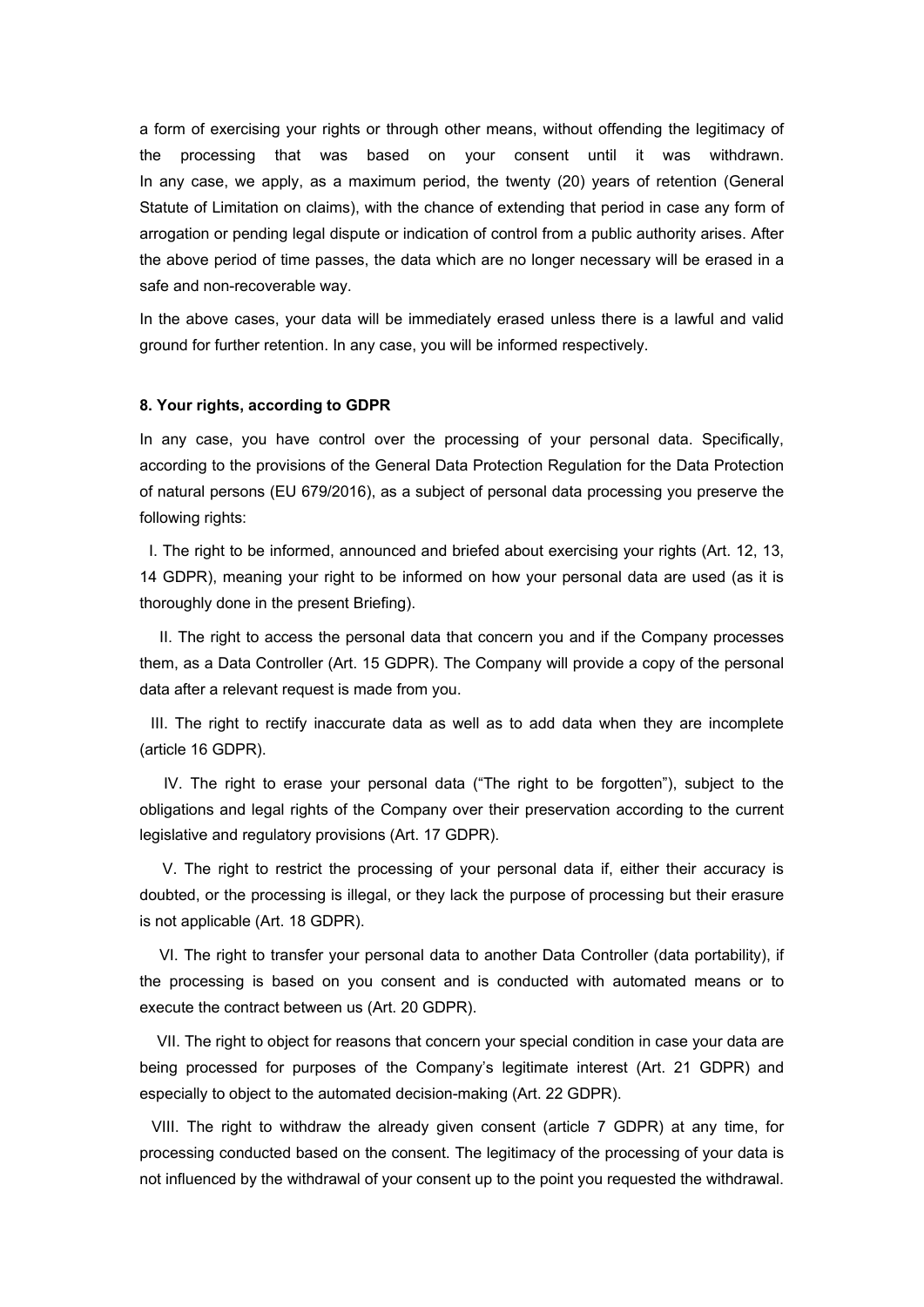IX. The right to lodge a complaint with the competent supervisory authority, that is to say the Hellenic Data Protection Authority (1 – 3 Kifisias Avenue, 115 23, Athens, +30 2106475600,contact@dpa.gr).

#### **9. The way to exercise your rights and file a complaint**

You are entitled to exercise your rights sending an email to the electronic address info@kouyoni.gr or by letter to our address Paralia Gerakinis, Halkidiki, Greece 63100, completing the appropriate rights request form that we provide you with (Data Subject Rights Request Form). Your relevant requests must be accompanied by the appropriate identification documents of yourself, with the stated reservation of the Company to be able to ask for provision of additional information to identify and verify your personal information. The above requests will be examined upon completing and sending the relevant rights request form, as it has been posted on our page and under the explicit instructions written in it. Camping Bungalows Kouyoni, as Data Controller, will make every effort to proceed to the necessary actions within a month from the day of the request/exercise of the case-by-case right on your behalf, with the exception of the case in which the tasks concerning the fulfillment of your request are characterized by particularities and/or complications based on which the Company retains the right to extend the period of time taken to complete the actions. In any case the Company will inform you about the course of your request within a month of its filing.

#### **10. Security of your data**

We abide by the Applicable Legislation and our privacy policies and we apply reasonable and appropriate technical and organizational security measures to protect your personal data against accidental destruction, loss, unauthorized alteration, disclosure or access, misuse, and any other unlawful form of processing, covering any technology infrastructure point. We always secure that solely authorized users have access to your personal data, abiding by confidentiality clauses, on a need to know basis and to the extent necessary in order to fulfil the respective purposes. Because the internet is an open system, the transmission of information via the internet is not completely secure. Although our Company will implement all reasonable measures to protect your Personal Data, we cannot guarantee the security of your data transmitted to us using the internet – any such transmission is at your own risk and you are responsible for ensuring that any Personal Data that you send to us are sent securely. We make every effort to have sufficient technical and organizational measures for the preservation of our technical and natural security in accordance with the article 32 and the principles (article 5) of the GDPR. (e.g. security policies for IT infrastructure, access matrix and application encryption etc).

#### **11. Camping Bungalows Kouyoni Statements**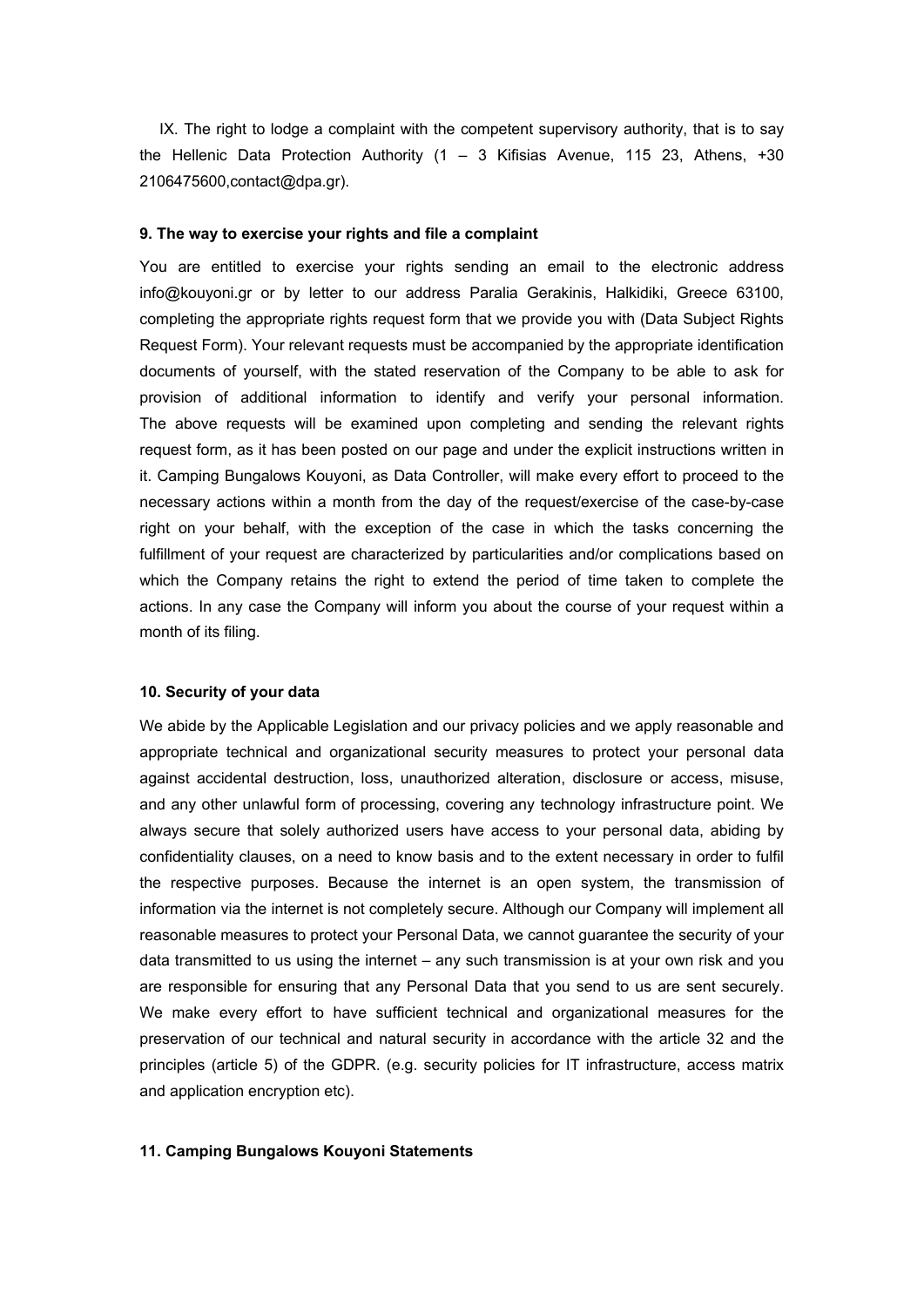I. Camping Bungalows Kouyoni is not responsible for any damage (direct, indirect, positive, deponent) that may be caused to the visitor on account of the website or its use. The visitor is solely responsible for the protection of their system against viruses.

 II. Camping Bungalows Kouyoni does not make decisions or proceed to profiling based on an automated processing of your data.

III. The present policy is likely to be amended / updated at any time. You will be informed about all the significant changes, while, every single time, the updated version will be posted on the page.

 IV. Camping Bungalows Kouyoni declares that will not process the user's/visitor's personal data for any purpose not mentioned herein, without prior notice and, where required, his consent.

V. Camping Bungalows Kouyoni declares that does not process personal data from visitors / users of this website under the age of sixteen (16) years.

# **12. Useful contact details**

#### **Data Controller**

Camping Bungalows Kouyoni Halkidiki

Address: Paralia Gerakinis, Halikidiki, Greece, 63100

Phone: +30 2371 0 52226

E-mail: info@kouyoni.gr

Website: www.kouyoni.gr

#### **Data Protection Authority**

Address: 1 – 3 Kifisias Avenue, PC 115 23, Athens

Phone: +30 2106475600

Fax: +30 2106475628

E-mail: contact@dpa.gr

#### **Data Protection Officer**

E-mail: info@kouyoni.gr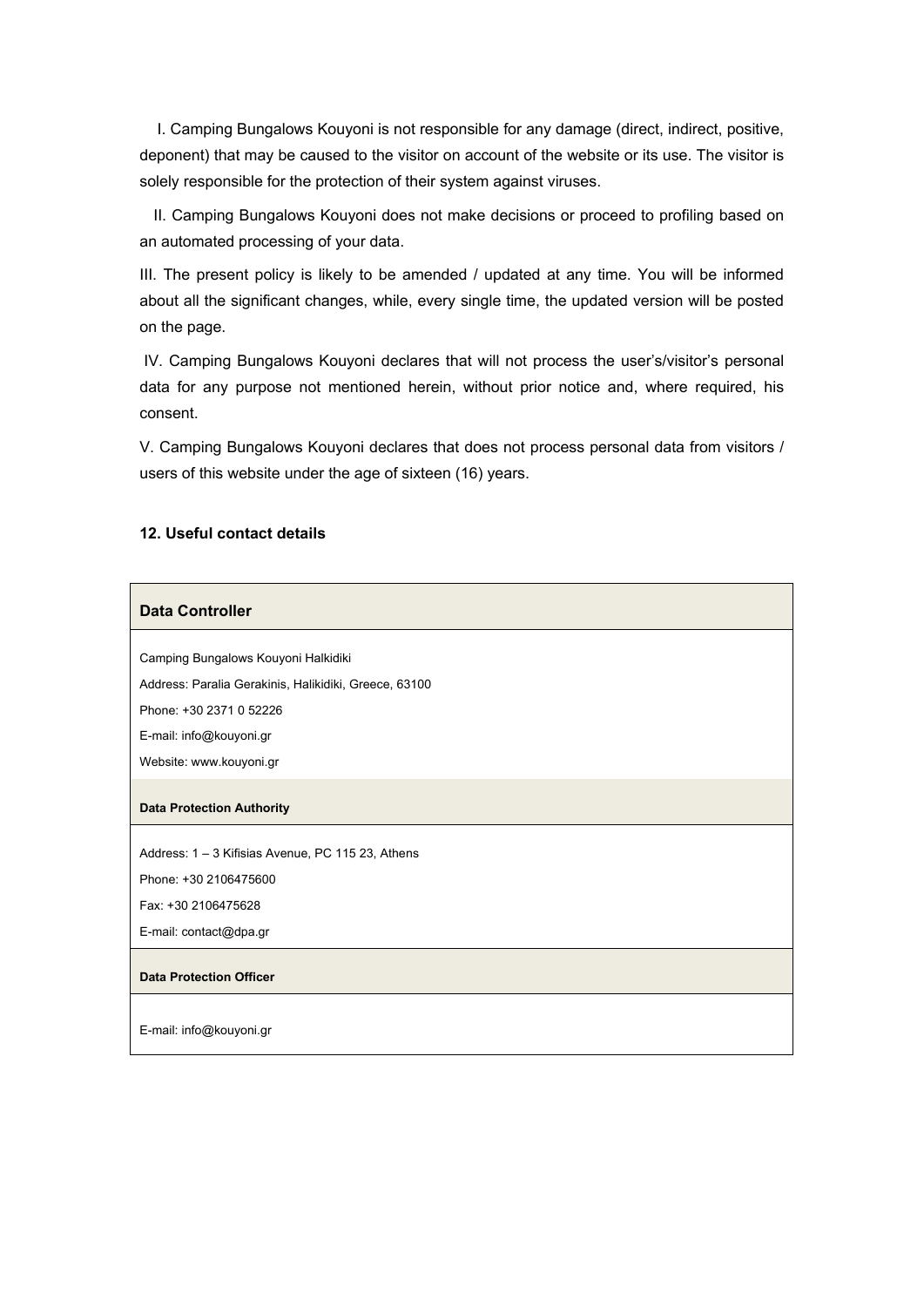# **ΕΝΤΥΠΟ ΑΙΤΗΜΑΤΟΣ ΠΑΡΟΧΗΣ ΠΛΗΡΟΦΟΡΙΩΝ ΓΙΑ ΤΑ ΠΡΟΣΩΠΙΚΑ ΔΕΔΟΜΕΝΑ**

1. Με τη χρήση του παρόντος εντύπου, ως φυσικά πρόσωπα που συναλλάσσονται με την Εταιρείαμας, «ΤΟΥΡΙΣΤΙΚΕΣ ΕΠΙΧΕΙΡΗΣΕΟΣ ΚΑΜΠΙΝΓΚ & ΜΠΑΝΓΚΑΛΟΟΥΣ ΧΡΗΣΤΟΣ ΚΟΥΓΙΩΝΗΣ & ΣΙΑ ΑΝΩΝΥΝΟΣ ΕΤΑΙΡΕΙΑ» ή «Κάμπινγκ - Μπανγκαλόους Κουγιώνη» ή «Camping – Bungalows Kouyoni» (εφεξής η «Εταιρεία») μπορείτε να ασκήσετε τα προβλεπόμενα στο Γενικό Κανονισμό Προστασίας Δεδομένων (E.E.) 2016/679 δικαιώματά σας, που αφορούν στα δεδομένα σας προσωπικού χαρακτήρα που επεξεργάζεται η Εταιρεία μας.

2. Η Εταιρεία μας, σας ενημερώνει ότι δεσμεύεται, σύμφωνα με το ισχύον νομοθετικό πλαίσιο, να αξιολογήσει το αίτημά σας και να προχωρήσει στην ικανοποίησή του, εφόσον αυτό είναι δυνατόν, εντός του προβλεπομένου χρονικού πλαισίου. Σε κάθε περίπτωση, θα ενημερώνεστε άμεσα για οιαδήποτε εξέλιξη σχετικά με την πορεία του αιτήματός σας.

3. Μπορείτε να υποβάλετε το έντυπο αιτήματος παροχής πληροφοριών με τους εξής τρόπους:

- είτε ηλεκτρονικά, με αποστολή στο email: info@kouyoni.gr

- είτε με ταχυδρομική αποστολή στην επιχείρησή μας (Παραλία Γερακινής, Γερακινή 63 100, Χαλκιδική )

- είτε στο χώρο της Υποδοχής του Ξενοδοχείου μας

4. Τα δεδομένα που μας παρέχετε κατά τη συμπλήρωση του παρόντος εντύπου, θα χρησιμοποιηθούν από την Εταιρεία μας αποκλειστικά και μόνο για την εξέταση και ικανοποίηση του αιτήματός σας. Ανάλογα με τη φύση του αιτήματός σας, οι πληροφορίες σας θα διαβιβασθούν στα αρμόδια τμήματα της Εταιρείας μας με σκοπό την έγκαιρη και έγκυρη εξέταση διεκπεραίωση αυτού.

5. Η Εταιρεία μας θα καταβάλει κάθε δυνατή προσπάθεια να προβεί στις απαιτούμενες ενέργειες εντός τριάντα (30) ημερών από την ημερομηνία άσκησης του δικαιώματός σας (σε περίπτωση ταχυδρομικής αποστολής από την ημερομηνία παραλαβής του), εκτός εάν οι εργασίες, που αφορούν στην ικανοποίηση του αιτήματός σας, χαρακτηρίζονται από ιδιαιτερότητες και/ή περιπλοκές, βάσει των οποίων η Εταιρεία διατηρεί το δικαίωμα να επεκτείνει το χρόνο ολοκλήρωσης των ενεργειών. Στην περίπτωση τυχόν παράτασης της σχετικής απάντησης, θα ενημερώνεστε σχετικά εντός τριάντα (30) ημερών από την υποβολή του αιτήματός σας

6. Η αίτηση με τα προσωπικά στοιχεία σας θα διατηρηθεί για χρονικό διάστημα πέντε (5) ετών στο αρχείο της Εταιρείας μας, υπό την επιφύλαξη παράτασης του σχετικού χρονικού διαστήματος σε περίπτωση άσκησης νομικών αξιώσεων και πάντως σύμφωνα με το ισχύον νομοθετικό πλαίσιο. Σε περίπτωση που το αίτημα ασκείται από εργαζόμενο της Εταιρείας, αυτό θα διατηρείται για πέντε (5) έτη από την ημερομηνία λύσης της εργασιακής σχέσης.

7. Σε περίπτωση που κρίνετε ότι η άσκηση του δικαιώματός σας δεν ικανοποιηθεί, διατηρείτε το δικαίωμα να απευθυνθείτε στην Αρχή Προστασίας Δεδομένων Προσωπικού Χαρακτήρα (www.dpa.gr).

8. Για περισσότερες πληροφορίες σχετικά με τα δικαιώματά σας, μπορείτε πάντοτε να επικοινωνήσετε με την Εταιρεία μας τηλεφωνικά στο 23710 52226 και ηλεκτρονικά info@kouyoni.gr. Παρακαλούμε όπως συμπληρώσετε προσεκτικά όλα τα κάτωθι πεδία, ούτως ώστε να εξασφαλισθεί η βέλτιστη διαχείριση και ικανοποίηση του αιτήματός σας: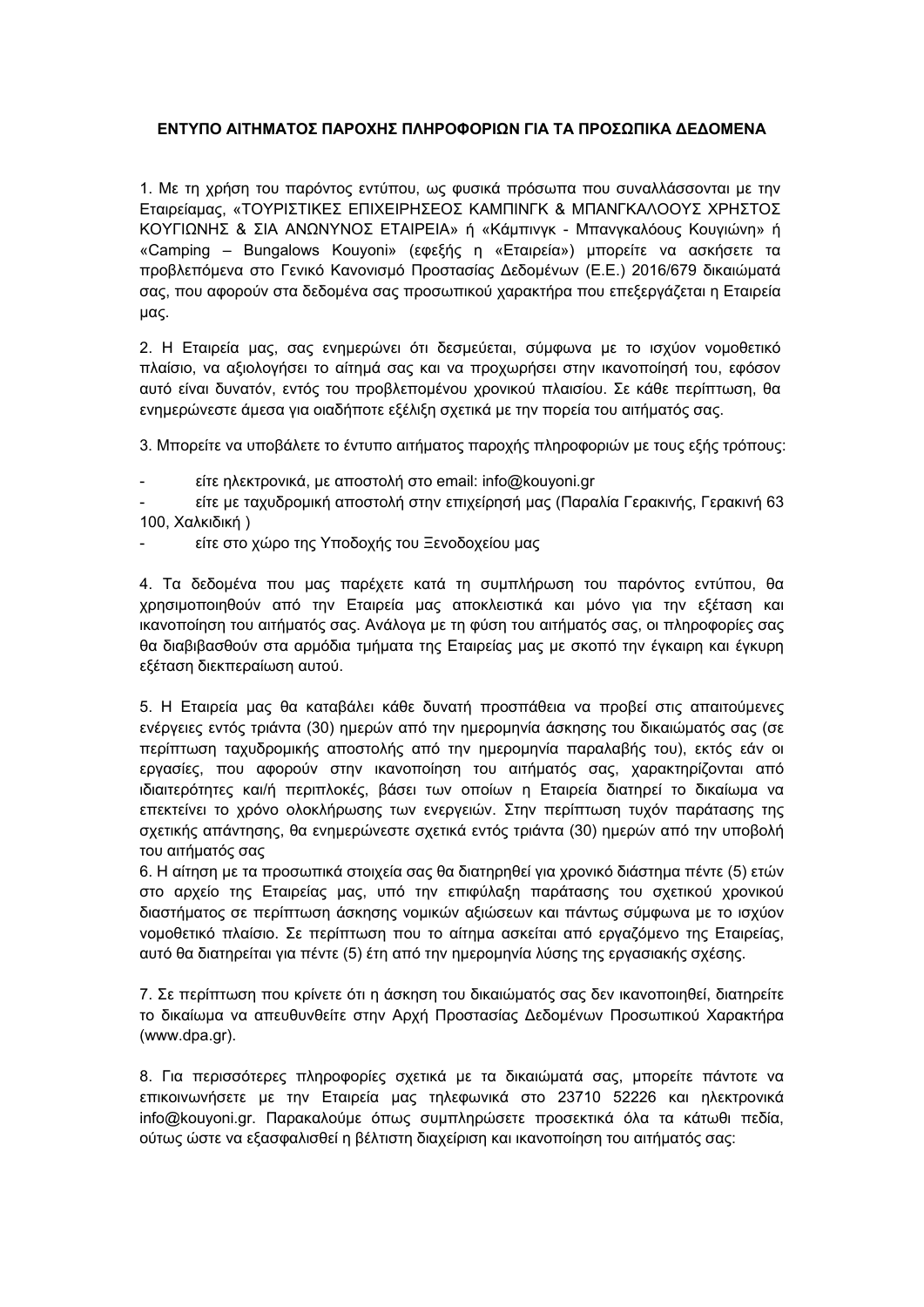# *1. Στοιχεία αιτούντος*

| Επώνυμο:                                          | Όνομα:                                      |         |       |          |
|---------------------------------------------------|---------------------------------------------|---------|-------|----------|
| Ιδιότητα (π.χ. εργαζόμενος, πελάτης, συνεργάτης): |                                             |         |       |          |
| Στοιχεία<br>Διεύθυνσης <sup>1</sup>               | Οδός:                                       |         |       | Αριθμός: |
|                                                   | TK.                                         |         | Πόλη: |          |
|                                                   | Χώρα:                                       |         |       |          |
| $A \Phi M$ .                                      |                                             |         |       |          |
|                                                   | Διεύθυνση ηλεκτρονικού ταχυδρομείου:        |         |       |          |
| Τηλ. επικοινωνίας <sup>2</sup> :                  |                                             | Κινητό: |       |          |
| FAX:                                              |                                             |         |       |          |
| Επισυναπτόμενα έγγραφα:                           |                                             |         |       |          |
| 1. Αντίγραφο δελτίου ταυτότητας                   | 2. Άλλο αποδεικτικό στοιχείο ταυτοπροσωπίας |         |       |          |

# 2. **Στοιχεία εκπροσώπου**<sup>3</sup>

| Επώνυμο:                                                                           | Όνομα:                                                                                            |          |  |  |
|------------------------------------------------------------------------------------|---------------------------------------------------------------------------------------------------|----------|--|--|
| Ιδιότητα:                                                                          |                                                                                                   |          |  |  |
| Στοιχεία Διεύθυνσης                                                                | Οδός:                                                                                             | Αριθμός: |  |  |
|                                                                                    | T.K.                                                                                              | Πόλη:    |  |  |
|                                                                                    | Χώρα:                                                                                             |          |  |  |
| $A.\Phi.M.$                                                                        |                                                                                                   |          |  |  |
| Διεύθυνση ηλεκτρονικού ταχυδρομείου:                                               |                                                                                                   |          |  |  |
| Τηλ. επικοινωνίας:                                                                 |                                                                                                   | Κινητό:  |  |  |
| FAX:                                                                               |                                                                                                   |          |  |  |
| Επισυναπτόμενα έγγραφα <sup>4</sup> :                                              |                                                                                                   |          |  |  |
| 1. Αντίγραφο δελτίου ταυτότητας □<br>2. Άλλο αποδεικτικό στοιχείο ταυτοπροσωπίας □ |                                                                                                   |          |  |  |
| $\Box$                                                                             | Δικαίωμα πρόσβασης                                                                                |          |  |  |
| $\Box$                                                                             | Δικαίωμα διόρθωσης                                                                                |          |  |  |
| □                                                                                  | Δικαίωμα διαγραφής («δικαίωμα στη λήθη»)                                                          |          |  |  |
| □                                                                                  | Δικαίωμα περιορισμού της επεξεργασίας                                                             |          |  |  |
| $\Box$                                                                             | Δικαίωμα στη φορητότητα των δεδομένων                                                             |          |  |  |
| $\Box$                                                                             | Δικαίωμα εναντίωσης                                                                               |          |  |  |
| □                                                                                  | Δικαίωμα εναντίωσης στην αυτοματοποιημένη ατομική λήψη αποφάσεως και κατάρτιση<br>προφίλ          |          |  |  |
| $\Box$                                                                             | Δικαίωμα της ειδικότερης νομοθεσίας για την προστασία δεδομένων στις ηλεκτρονικές<br>επικοινωνίες |          |  |  |
| □                                                                                  | Δικαίωμα ανάκλησης της ήδη δοθείσας συγκατάθεσης                                                  |          |  |  |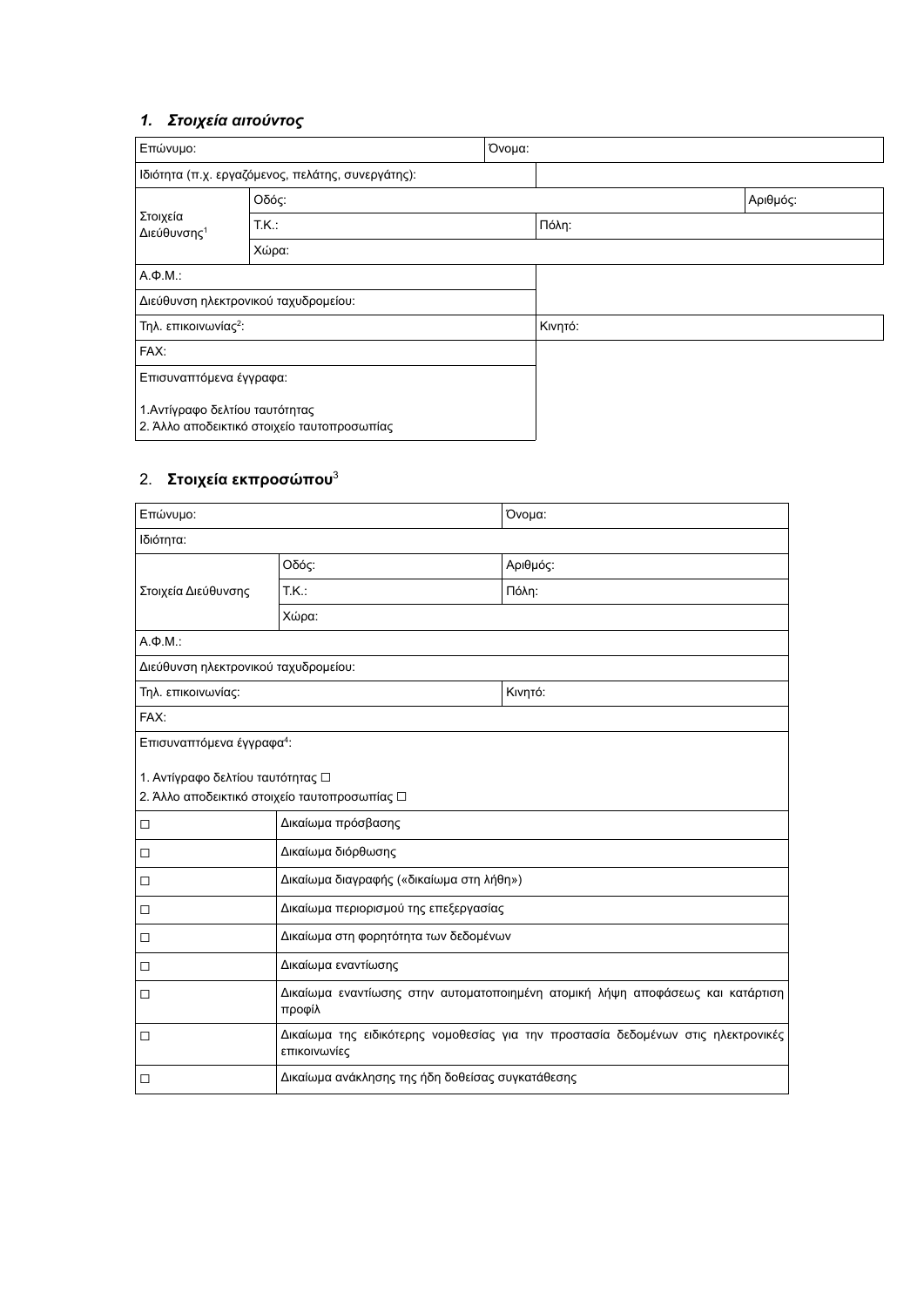# *3. Αίτημα άσκησης δικαιωμάτων<sup>5</sup>*

# *4. Περιγραφή αιτήματος <sup>6</sup>*

Δηλώνω υπεύθυνα ότι τα στοιχεία μου είναι ακριβή και αληθή και συναινώ στην επεξεργασία αυτών από την Εταιρεία για το συγκεκριμένο σκοπό επεξεργασίας.

Τόπος, \_\_\_\_\_\_\_\_\_\_\_\_\_\_\_\_\_\_\_\_\_

Ημερομηνία, \_\_\_\_\_\_\_\_\_\_\_\_\_\_\_\_\_

αίτημα

Ο Αιτών Στοιχεία παραληφθέντος το

*Υπογραφή αιτούντος Υπογραφή παραληφθέντος*

1

2

3

 Σε περίπτωση εκπροσώπησης από τρίτο πρόσωπο, υποβάλλεται απαραίτητα το έγγραφο εξουσιοδότησης με βεβαίωση του γνησίου της υπογραφής του εξουσιοδοτούντος - αιτούντος.

4

Αίτημα μπορεί να υποβάλει μόνο το φυσικό πρόσωπο (Υποκείμενο), το οποίο αφορούν τα δεδομένα προσωπικού χαρακτήρα. Συμπληρώστε υποχρεωτικά είτε την ταχυδρομική είτε την ηλεκτρονική σας διεύθυνση (email), σε περίπτωση που επιθυμείτε έγγραφη απάντηση. Συμπληρώστε υποχρεωτικά είτε ένα τηλέφωνο επικοινωνίας, είτε τη διεύθυνση ηλεκτρονικού ταχυδρομείου σας. Επίσης, το ΑΦΜ σας είναι υποχρεωτικό για την εξακρίβωση των στοιχείων σας και ευκολότερη διερεύνηση του αιτήματος σας.

Το τηλέφωνο επικοινωνίας συμπληρώνεται για επικοινωνία με τον αιτούντα σε περίπτωση που κριθεί απαραίτητο από την Εταιρεία μας για τυχόν προσκόμιση επιπλέον στοιχείων είτε που αφορούν την εξακρίβωση των στοιχείων του είτε προς ικανοποίηση του σχετικού αιτήματος του.

Για την υποβολή του αιτήματος είναι υποχρεωτική η ταυτοποίηση του αιτούντος και η επισύναψη αντιγράφου του Δελτίου Ταυτότητας ή κάθε νομιμοποιητικού εγγράφου, που να αποδεικνύει την ταυτότητά του. Σε αντίθετη περίπτωση, το αίτημα καθίσταται αδύνατο να παραληφθεί και κατ' επέκταση να εξεταστεί από την Εταιρεία.